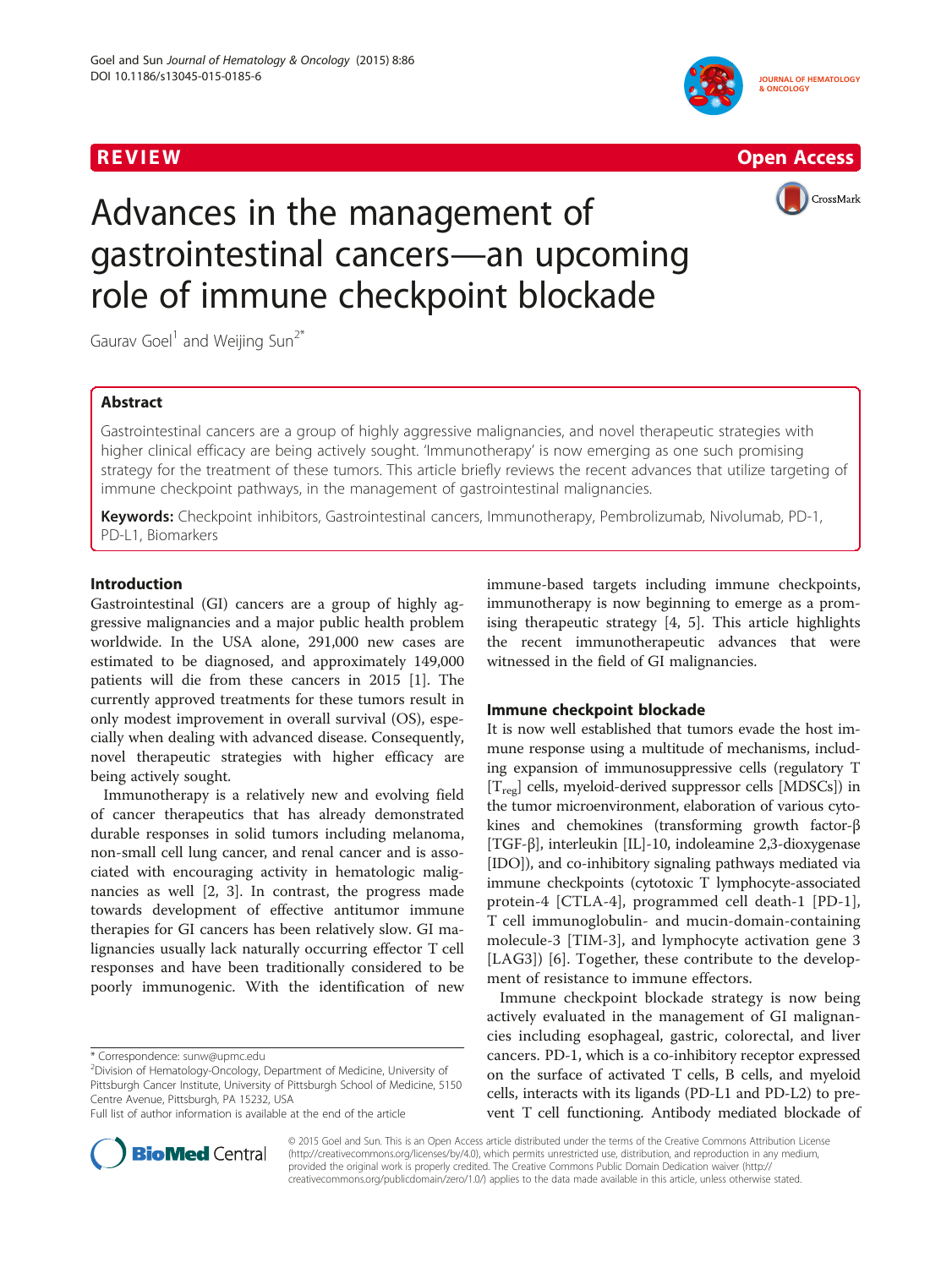PD-1 or PD-L1 results in inhibition of this checkpoint, leading to T cell functional activation and enhanced antitumor activity. Emerging data suggest encouraging activity of PD-1 axis blockade in the management of GI cancers.

#### Gastric and esophageal carcinoma

The Cancer Genome Atlas (TCGA) project performed comprehensive molecular characterization of gastric adenocarcinoma and identified four major molecular subtypes, namely, Epstein-Barr virus (EBV)-infected tumors, microsatellite instability (MSI) tumors, genomically stable tumors, and chromosomally unstable tumors [[7\]](#page-2-0). In the EBV subgroup, there was amplification at 9p24.1 leading to upregulation of PD-L1 and PD-L2, which indicates a potential role of PD-1 axis blockade in treatment of these patients.

KEYNOTE-012 is a multi-center, multi-cohort, nonrandomized phase Ib trial evaluating the safety and efficacy of anti-PD-1 antibody pembrolizumab (MK-3475) in patients with previously treated, PD-L1-positive, advanced cancers (NCT01848834) [\[8](#page-2-0)]. Patients were classified as PD-L1 positive based on ≥1 % of tumor cells demonstrating expression of PD-L1 marker, or any positive staining in the tumor stroma. In the gastric cancer cohort, 39 patients who were previously treated for their metastatic diseases have been enrolled. The observed median duration of response (DoR) was 24 weeks. The 6-month progression free survival (PFS) and OS rates were 24 and 69 %, respectively. PD-L1 expression level was found to correlate with the objective response rate (ORR;  $P = 0.10$ ). In this study cohort, four patients experienced grades 3–5 drug-related adverse events (DRAEs), which included peripheral sensory neuropathy, fatigue, decreased appetite, hypoxia, and pneumonitis. In another similar multicohort, phase Ib trial (KEYNOTE-028) of pembrolizumab monotherapy for PD-L1-positive advanced solid tumors, 23 patients with either squamous cell carcinoma (SCC; 74 %) or adenocarcinoma (22 %) of the esophagus or gastroesophageal junction (GEJ) have been treated at the time of interim analysis (NCT02054806) [\[9](#page-2-0)]. The ORR was 30 % (40 % for adenocarcinoma, 29 % for SCC). The median DoR was 40 weeks, with 6 of 7 responses ongoing at cutoff. DRAEs were observed in 39 %, including grade 3 toxicity (lymphopenia, decreased appetite, liver disorder, pruritic rash) in 17 % ( $n = 4$ ) of the patients.

In summary, the available results from KEYNOTE-012 and KEYNOTE-028 demonstrate a promising clinical activity of pembrolizumab monotherapy in heavily pretreated, PD-L1-positive, advanced gastric and esophageal carcinoma, respectively.

# Colorectal cancer

MSI tumors are characterized by epigenetic silencing or mutations of DNA mismatch repair (MMR) genes, leading

to the formation of variable length DNA microsatellites. The high mutational load in MSI tumors creates many tumor-specific neoantigens, some of which are recognized as foreign by T cells, and this contributes to the lymphocytic reaction frequently observed in these tumors [[10](#page-3-0)]. MSI colorectal cancers (CRCs) comprise approximately 15 % of the total sporadic CRCs, and these tumors have been shown to upregulate expression of immune checkpoints including PD-1, PD-L1, CTLA-4, LAG-3, and IDO in tumor infiltrating lymphocytes (TILs), stroma or tumor invasive front compartments [\[11\]](#page-3-0).

A phase II study evaluated the clinical activity of pembrolizumab monotherapy in patients with previously treated, progressive metastatic tumors, with and without MMR deficiency (NCT01876511) [\[12\]](#page-3-0). The patients were enrolled in three cohorts, MMR-deficient CRC  $(n = 11)$ , MMR-proficient CRC ( $n = 21$ ), and MMR-deficient noncolorectal tumor cohort  $(n = 9)$ . The study met its coprimary endpoints of immune-related ORR (irORR) and immune-related PFS (irPFS) at 20 weeks, for both the MMR-deficient cohorts. The irORR and irPFS were 40 and 78 % for MMR-deficient CRC, 0 and 11 % in the MMR-proficient CRC cohort. Response rates (RR) and disease control rates (DCR) were 40 and 90 % in MMRdeficient CRC, 0 and 11 % in MMR-proficient CRC cohort. Median PFS and OS were not reached in the MMR-deficient CRC group but was 2.2 and 5.0 months in the MMR-proficient CRC cohort (hazard ratio [HR] for PFS = 0.103; 95 % confidence interval [CI], 0.029 to 0.373;  $P = 0.001$  and HR for OS = 0.216; 95 % CI, 0.047 to 1.000;  $P = 0.05$ ). These results provide promising evidence to suggest that MMR status predicts clinical benefit from immune checkpoint blockade in advanced CRC.

# Hepatocellular carcinoma

The liver is characterized by the presence of an immunosuppressive microenvironment and expression of PD-L1 on sinusoidal endothelial and Kupffer cells. Anti-PD-1 blockade strategy has demonstrated manageable toxicity profile and preliminary evidence of efficacy in a recently reported study involving advanced hepatocellular carcinoma (HCC) patients [[13](#page-3-0)]. This multiple ascendingdose phase I/II study evaluated the safety and antitumor efficacy of nivolumab in patients with pretreated or sorafenib-intolerant advanced HCC (NCT01658878). Patients with Child-Pugh score ≤B7 were enrolled in three independent parallel cohorts, namely, uninfected, HCVinfected, and HBV-infected cohorts. DRAEs occurred in 32 patients (68 %; 19 % grades 3–4) and included elevation of lipase, amylase, aspartate aminotransferase (AST) and alanine aminotransferase (ALT), rash, anemia, and fatigue. No maximum tolerated dose (MTD) was identified in any cohort. At the time of the interim analysis in March 2015, response was evaluable in 42 patients and included two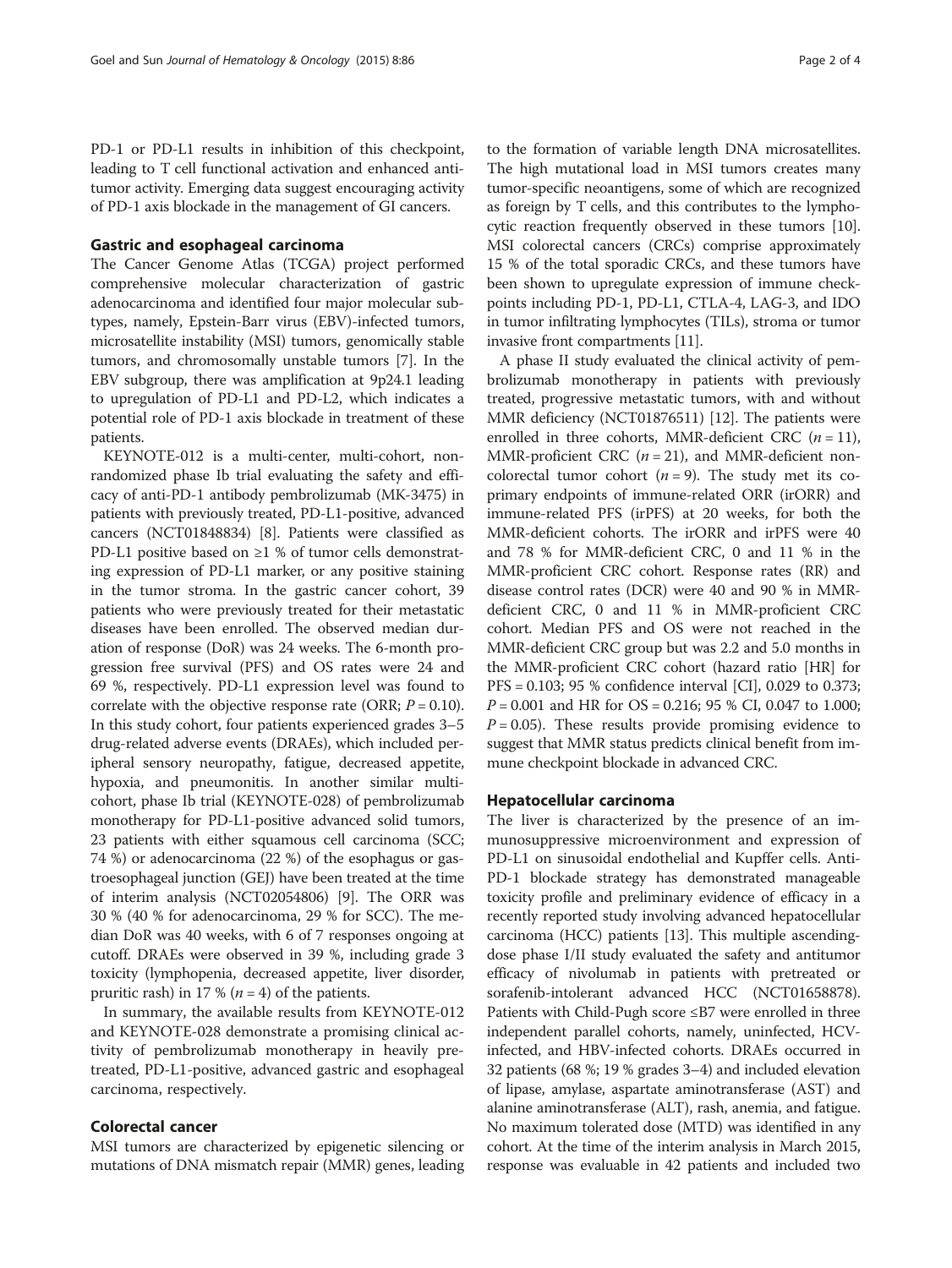<span id="page-2-0"></span>complete responders (CR; 5 %) and six partial responders (PR; 14 %). Objective clinical responses were observed in both uninfected and viral-associated HCC. The OS rate was 70 % at 9 months and 62 % at 12 months. Responses were ongoing in six of eight patients at the time of interim analysis. Patient enrollment is continuing in the dose expansion phase of the study.

# Pancreatic cancer

Checkpoint pathways are also being evaluated as immunotherapeutic targets for the treatment of pancreatic cancer. However, due to an immunologically quiescent microenvironment associated with these tumors, none of the examined approaches have demonstrated a clinically meaningful benefit till date [[14\]](#page-3-0). CD40 activation can reverse immune suppression and drive antitumor T cell responses. Agonist CD40 antibody has been used in combination with gemcitabine in a phase I study to shrink pancreatic ductal adenocarcinoma by stimulating tumor macrophages against pancreatic cancer stroma [[15\]](#page-3-0). Single agent ipilimumab was evaluated in a phase II trial of advanced pancreatic cancer and failed to demonstrate an appreciable antitumor activity [\[16\]](#page-3-0). The combination of ipilimumab with gemcitabine in advanced pancreatic cancer is currently under phase Ib evaluation (NCT01473940). A phase Ib/II trial is studying the safety and immunological effect of neoadjuvant chemoradiation therapy (CRT) added to pembrolizumab in resectable or borderline resectable pancreatic cancer (NCT02305186). Other strategies that are being evaluated include combination of vaccine (GVAX, CRS-207) with antibody against CTLA-4 (NCT01896869) or PD-1 (NCT02243371).

# Future directions, challenges, and conclusion

The potential of immunotherapy as a treatment modality for GI malignancies has finally become a reality. However, the clinical benefit from these agents is restricted to only a subset of patients, at least at the present time. Moreover, these immune-modulating therapies are often associated with immune-mediated toxicities. Consequently, biomarkers are needed to refine patient selection for optimum clinical benefit and minimize toxicity  $|17|$ .

PD-L1 positivity has been used to select patient population in KEYNOTE trials. Experience from a series of clinical trials across a variety of tumor types suggests that although PD-L1 positivity is associated with a greater likelihood of response from anti-PD-1 or anti-PD-L1 agents, the benefit is not restricted to the PD-L1 positive population exclusively [[18](#page-3-0)]. Currently, the evaluation and validation of PD-L1 positivity as a predictive biomarker suffers from several limitations including lack of standardized definition for PD-L1 positivity, lack of

uniformity in antibody clone used for immunohistochemistry staining across studies, and discordance between primary tumor and metastatic lesions [[18\]](#page-3-0).

The presence of MSI is a potential genetic biomarker shown to have a predictive value in the study presented by Le and colleagues [\[12](#page-3-0)]. Considering the fact that majority of GI tumors are microsatellite stable (MSS) and therefore immunogenically quiescent, additional approaches that utilize combination of immune checkpoint inhibitors with T cell-inducing strategies such as use of vaccines, chemotherapy, targeted agents, or radiotherapy need to be evaluated to continually improve upon the existing responses.

To conclude, immune therapy using checkpoint blockade has added a new treatment paradigm in the management of GI malignancies. Further evaluation with future clinical trials that enroll larger patient cohorts and study combinatorial approaches is strongly warranted.

#### Competing interests

The authors declare that they have no competing interests.

#### Authors' contributions

GG drafted the manuscript and revised it critically for important intellectual content. WS revised the manuscript critically for important intellectual content. Both authors read and approved the final manuscript.

#### Author details

<sup>1</sup> Division of Medical Oncology, Department of Medicine, University of Kentucky Markey Cancer Center, Lexington, KY 40536, USA. <sup>2</sup>Division of Hematology-Oncology, Department of Medicine, University of Pittsburgh Cancer Institute, University of Pittsburgh School of Medicine, 5150 Centre Avenue, Pittsburgh, PA 15232, USA.

#### Received: 30 June 2015 Accepted: 8 July 2015 Published online: 16 July 2015

#### References

- Siegel RL, Miller KD, Jemal A. Cancer statistics, 2015. CA Cancer J Clin. 2015;65:5–29.
- 2. Shi L, Chen S, Yang L, Li Y. The role of PD-1 and PD-L1 in T-cell immune suppression in patients with hematological malignancies. J Hematol Oncol. 2013;6:74.
- 3. Han EQ, Li XL, Wang CR, Li TF, Han SY. Chimeric antigen receptor-engineered T cells for cancer immunotherapy: progress and challenges. J Hematol Oncol. 2013;6:47.
- 4. Li Z, Chen L, Rubinstein MP. Cancer immunotherapy: are we there yet? Exp Hematol Oncol. 2013;2:33.
- 5. Ehrlich D, Wang B, Lu W, Dowling P, Yuan R. Intratumoral anti-HuD immunotoxin therapy for small cell lung cancer and neuroblastoma. J Hematol Oncol. 2014;7:91.
- 6. Goel G, Sun W. Cancer immunotherapy in clinical practice–the past, present, and future. Chin J Cancer. 2014;33:445–57.
- 7. Comprehensive molecular characterization of gastric adenocarcinoma. Nature 2014, 513:202–209.
- 8. Bang YJ, Chung HC, Shankaran V, Geva R, Catenacci DVT, Gupta S, et al. Relationship between PD-L1 expression and clinical outcomes in patients with advanced gastric cancer treated with the anti-PD-1 monoclonal antibody pembrolizumab (MK-3475) in KEYNOTE-012. J Clin Oncol 2015, 33(suppl):abstr 4001.
- 9. Doi T, Piha-Paul SA, Jalal SI, Mai-Dang H, Yuan S, Koshiji M, et al. Pembrolizumab (MK-3475) for patients (pts) with advanced esophageal carcinoma: preliminary results from KEYNOTE-028. J Clin Oncol 2015, 33(suppl):abstr 4010.